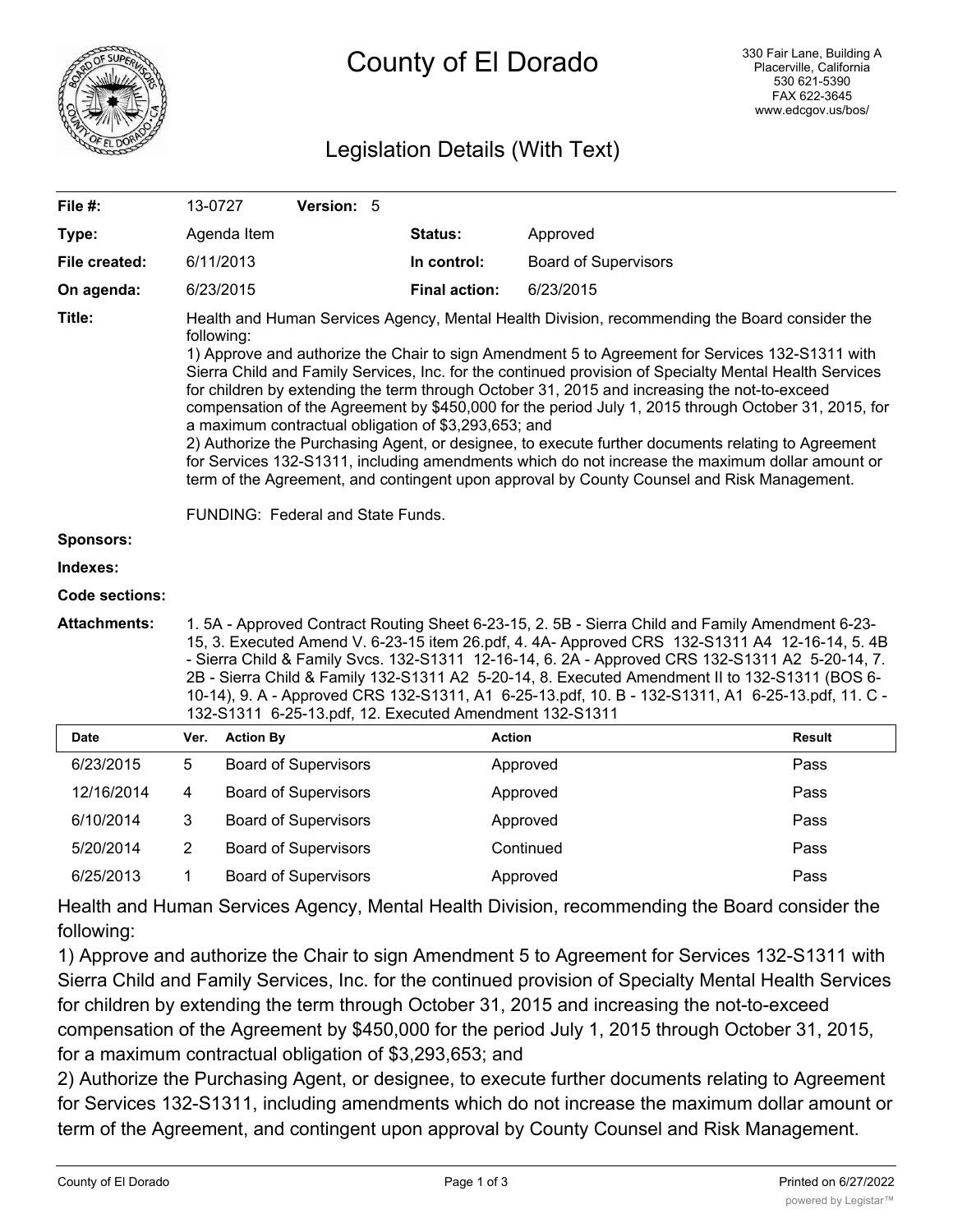#### **FUNDING:** Federal and State Funds. **DEPARTMENT RECOMMENDATION**

Health and Human Services Agency (HHSA) recommends the County of El Dorado Board of Supervisors approve and authorize the Chair to sign Amendment 5 to Agreement for Services 132- S1311 with Sierra Child and Family Services, Inc. for the continued provision of Specialty Mental Health Services (SMHS) for children.

# **DISCUSSION / BACKGROUND**

HHSA has contracted with Sierra Child and Family Services, Inc. for the provision of SMHS for children since 2007. Children are screened by HHSA Mental Health staff, and if determined to meet medical necessity, are referred for treatment to contracted providers. Sierra Child and Family Services, Inc. offers an array of specialty services, including 24-hour residential services.

On September 11, 2012, the Board of Supervisors approved Agreement for Services 132-S1311 with Sierra Child and Family Services, Inc. for the term July 1, 2012 through June 30, 2013 with a maximum contractual obligation of \$655,000 (File ID 12-1108, Item 16). On June 25, 2013, the Board of Supervisors approved Amendment 1 to Agreement for Services 132-S1311, thereby extending the term to June 30, 2015 and increasing the maximum contractual obligation to \$2,025,000 (File ID 13-0727, Item 41). On June 10, 2014, the Board of Supervisors approved Amendment 2 to Agreement for Services 132-S1311, with no change to the term, but increased the maximum contractual obligation to \$2,566,000 (File ID 13-0727, Item 62). On July 17, 2014, the Purchasing Agent approved language revisions to Amendment 3 to Agreement for Services 132- S1311. There were no changes to the term or maximum contractual obligation. On December 16, 2014, the Board of Supervisors approved Amendment 4 to Agreement for Services 132-S1311, thereby increasing the maximum contractual obligation to \$2,843,653 (File ID 13-0727, Item 26).

HHSA has issued a Request for Proposal (RFP) for SMHS. Continuation of this Agreement for an additional four months is necessary to ensure continued SMHS services while HHSA completes the RFP and evaluation process.

### **ALTERNATIVES**

The Board of Supervisors may elect to not extend Agreement for Services 132-S1311; however, this action will result in disruption of SMHS for existing clients, an increased difficulty in meeting community needs, and failure of the County to comply with State mandated services.

### **OTHER DEPARTMENT / AGENCY INVOLVEMENT**

County Counsel, Risk Management, Human Resources, and Procurement and Contracts

### **CAO RECOMMENDATION**

It is recommended that the Board approve this item if it wants to continue to provide uninterrupted service to SMHS existing clients.